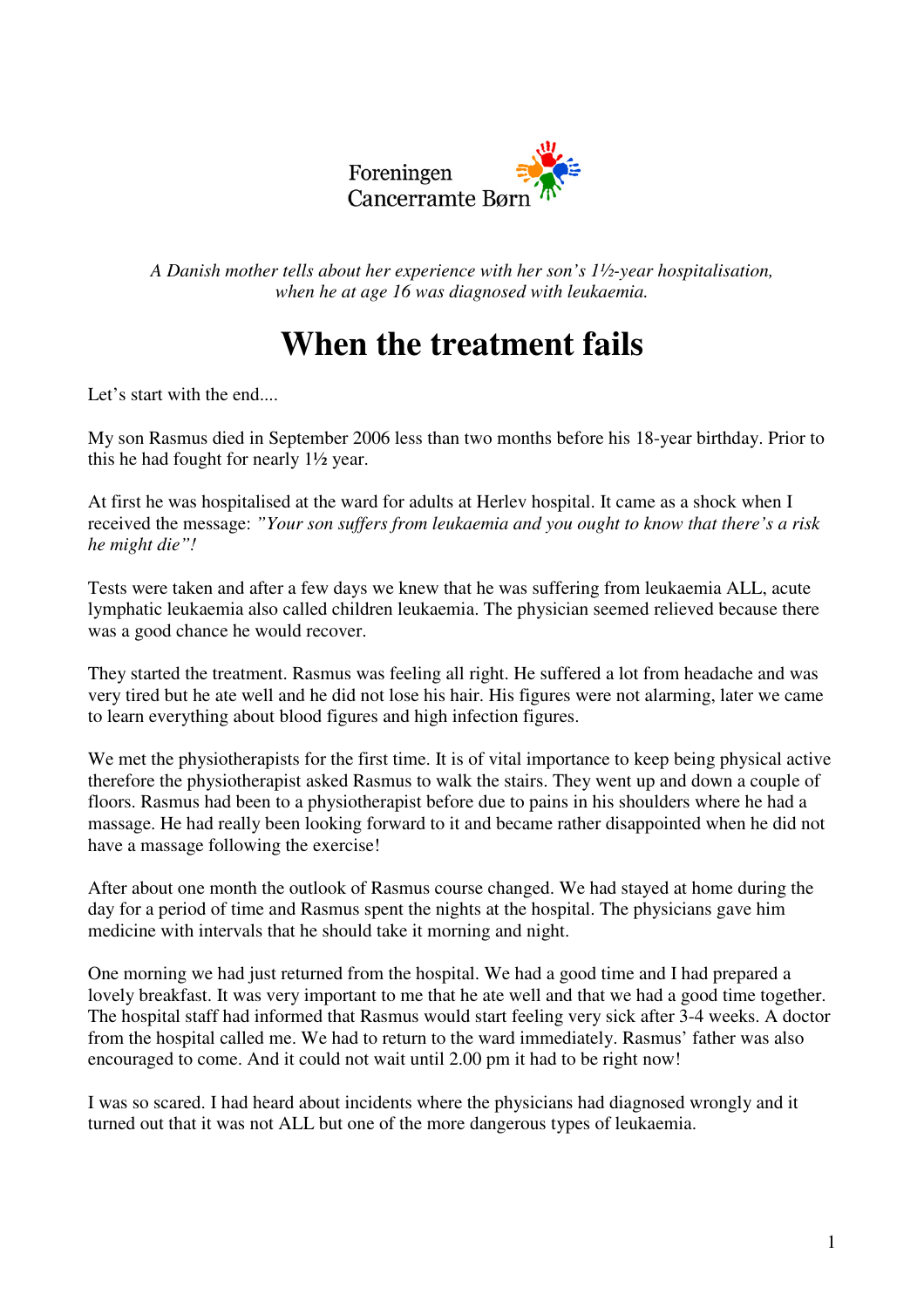## **At the hospital**

After we had arrived at the hospital we learned that we had been transferred to Rigshospitalet's ward for children with cancer. The chemo Rasmus had been treated with had failed. The tests had been taken the week before and the physicians had known the result for three days. It was devastating for us. There were not any positive announcements the opposite and we were told that we might as well get to know Rigshospitalet because Rasmus would have the transplant here.

In chock we drove directly to Rigshospitalet. Rasmus was taken to a room with extra space for one of the parents to spend the night with him. It was great but actually rather difficult to have to move from one hospital to another. This we only realized again later on.

At this "new" hospital we had to be responsible for a large part of the care and we were left to ourselves.

Rasmus underwent a new treatment, which made him feel sick, but the bone marrow test showed that it was working well. Another treatment was initialised again; this one was "the recurrence protocol" treatment that was being carried out. Now Rasmus became really sick. For six months we were hospitalised most of the time. Rasmus either had chemotherapy or he had an infection and needed antibiotics. Most of the time he had an IV to relief the discomfort of mouth infection and muscle pains.

Many times he was feeling so sick that he could not go to the toilet adjacent to the room. He had to have a shower on a daily basis. I tried my best to support him but he was very tall and heavy. Sometimes he fell. Occasionally I would get a wheelchair in order for him to go to the bathroom on the same corridor. But it was not a good idea to use the wheelchair. Rasmus was at age 16 a rather lazy boy. If we were not being careful he would end up not trying to walk by himself.

His age taken into consideration he should be in the process of distancing himself from his parents. Now the situation demanded that we stayed there 24 hours a day and we were the ones who took care of him.

Of course he had contact with other people too. Nurses would come and hook up the medicine e.g. IV (a tube inserted into a vein). Once in a while we had time to chat. The schoolroom had a couple of assigned teachers but Rasmus could not stand to sit there. There were different types of entertainment in the kitchen. Sometimes we managed to persuade him to go and see what was happening. Also there were excursions with Children with Cancer among others. Rasmus participated a few times but it was extremely tough and tiring.

I negotiated with the hospital and the municipality and in a miraculous way; I succeeded in finding a vacancy for Rasmus at "our first hospital" Herlev Sygehus where he participated in rehabilitation in the short periods when we were at home. Perhaps it was because it all started at Herlev Sygehus. Everything was settled at the same time Rasmus should have the transplant. We had the arrangement postponed.

#### **Transplant**

The time up until the transplant was critical. Regarding the initialisation of the last treatment the physicians took a bone marrow sample. Immediately afterwards we received a temporary result – it appeared clean. We were informed that a board must approve all the transplants. Meetings are held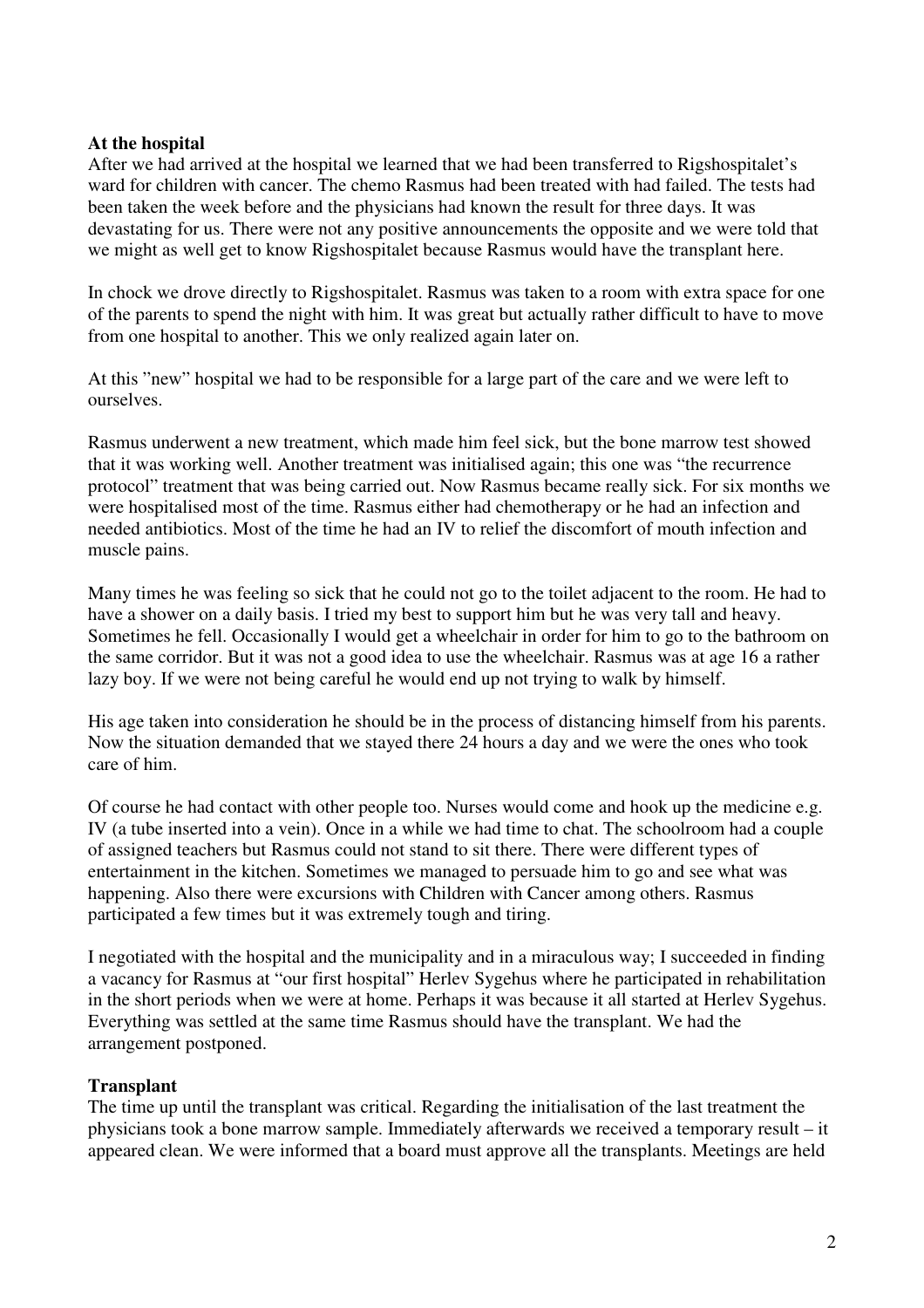every Tuesday. Following the meeting I called the ward but there was not any answer. The documents did not make it to the meeting. I could not have a proper answer regarding the bone marrow samples and there still was not made any decision after the next meeting. There were no more treatments in Rasmus' protocol. Finally we received the approval of the transplant.

From the beginning of November Rasmus was hospitalised at Rigshospitalet's transplant ward. This was where he should belong in the future. All contact with the children cancer ward was cut off. It felt very lonely and we had to get used to new rules and methods.

There were several rules but worst of all, we were being treated as if we were newcomers at the hospital. For the last six months we had already got used dealing with a dropper and we knew how to give Rasmus a bath, change bed linen, give him medicine and clean the CVK (a tube inserted in a vein in the neck). We even thought at the time that the CVK which had worked great for six months should stay and that the physicians should put another one in the other side enabling them to have access from two points. The hospital was filling so much in our lives.

## **Isolation and mobilisation**

Most likely it was stated in Rasmus' medical record that he had a tendency to be inactive. They were very focused on him getting up and sit in a chair. Unfortunately, I witnessed that they often were telling him off for not getting up rather than praising him when he actually struggled to get up and sit in a chair.

In the beginning we had an exercise bike in his room. He was using the bike when the physiotherapist came. They should have come every weekday but there were many cancellations.

Rasmus received radiation therapy and in addition he was treated with chemotherapy, he was sick like a dog. As a matter of fact, he was sicker at this time than when he died. Everything had to be sterilized before you could bring it into Rasmus' room. All surfaces were wiped with a rag soaked in alcohol and Rasmus struggled to have a bath. We cleaned our hands with soap and alcohol. Nobody was allowed to visit if they were not feeling well. Not many people dared to visit us anymore, being afraid that they might carry a disease without knowing it.

After some time Rasmus depended 100% on the CVK both for food and medicine. He vomited in spite of this. Just the very thought of getting out of the bed made him vomit. Rasmus was giving up hope. I often thought to myself what could I do to cheer him up or ease his pain. I suppose his pain was eased through the IV but he suffered tremendously even though. It hurt if we just happened to bump into the bed.

#### **New bone marrow**

On December 12 Rasmus received his new bone marrow. Christmas eve was horrible while New Years eve was a little bit better. He could not do anything just lay down but he managed to smile to us though.

After New Year Rasmus should get up again. To begin with he would drink 350 ml and eat a cracker during one day. When he came out of isolation he should start to walk again. The physiotherapist took him outside in the corridor. It was very tough.

The new bone marrow did not function properly. We were very much looking forward to the day he could go out in public places and eat regular food again but again and again the day was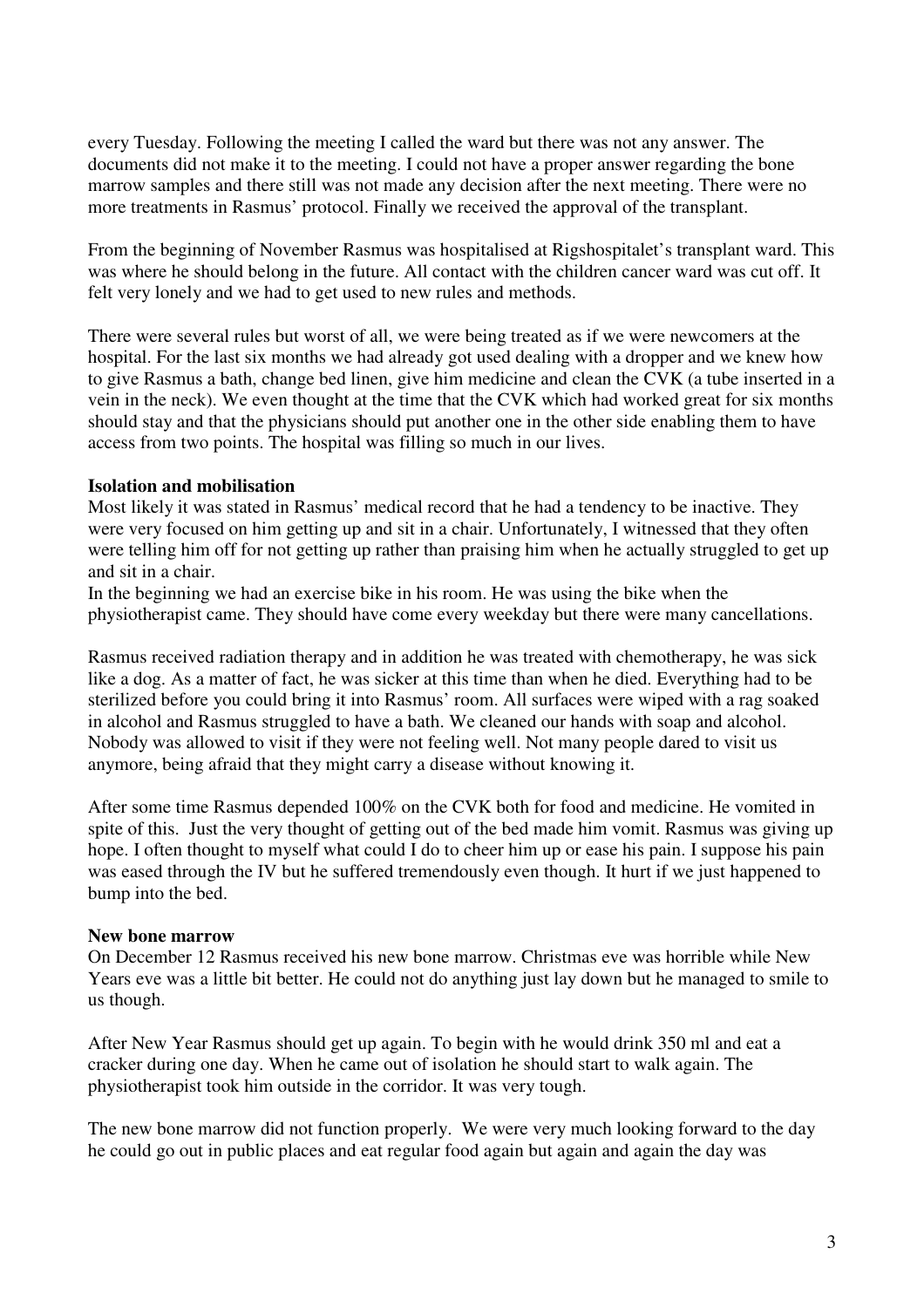postponed. Rasmus was released from the hospital in mid January but only at the end of March almost two months later was he allowed spending time with other people. This was also ........... a very difficult time. Still nobody dared to visit us and Rasmus was feeling very sick and we had all the responsibility ourselves.

Rasmus could hardly walk from the ward to the car even though I had parked it right outside the entrance. He was out of balance and had no strength left. He had lots of different medicine e.g. prednisolon. We were very limited in our leisure time activities. Once a week we were at the hospital for check up. It would typically last all day because the results of the examinations would determine what would happen that day. Twice a week we went to Herlev Sygehus for rehabilitation. Often Rasmus did not have strength to exercise once we were there. The trip was more than enough. On the way home it was quite common that he would vomit due to exhaustion.

When we finally were allowed to mingle with other people Rasmus wanted to go window shopping. We would go as close to the shopping centre as possible. Rasmus was unable to pass around other people. He could stop but he could not change direction without losing his balance. Many people turned around and stared. I apologised and tried to explain that he was very sick. Indeed it was not easy to be Rasmus.

## **Special occasions**

We held a "I am well party" for the closest friends and family. I gave him my word while he was very sick. He wanted to be celebrated and show the world that he could overcome it. I did not want to wait for his 18-year birthday ............................ I am happy I did not, when looking back today.

During the month of July Rasmus was starting to feel better. He could walk around at his own pace. We found an old bicycle that was too little for him in order for him to have support with both his feet. He could drive around for a little bit. It was a lovely time. He also started visiting some friends once in a while. He went to the cinema once.

# **Recurrence**

The physicians were not totally satisfied. The liver was not functioning right. They treated him for GvH (a reaction where the transplanted bone marrow expels parts of the patients body). Starts up treatment with prednisolon and sandimmun again in the end of July. Rasmus was starting to feel better. In August the physicians changed the medication a bit. Something happened to the blood figures. We were happy because Rasmus was feeling better than he had been for more than 1½ year. Then the worst thing happened .................. We were at a check up when the doctor said: "I am sure that the medicine is playing a trick but…. we need to take a bone marrow sample"! On our way home in the car Rasmus said to me: "When the doctor mentioned the bone marrow sample, all I could think about was recurrence": He was not the only one who thought about that and unfortunately it turned out to be true.

When we received the result Rasmus commented: "I have always said that I am going to make it if I do not suffer a recurrence *What am I going to do now?" ............................!*

We were admitted to the children ward, I simply could not think about going back to the  $4<sup>th</sup>$  ward again.